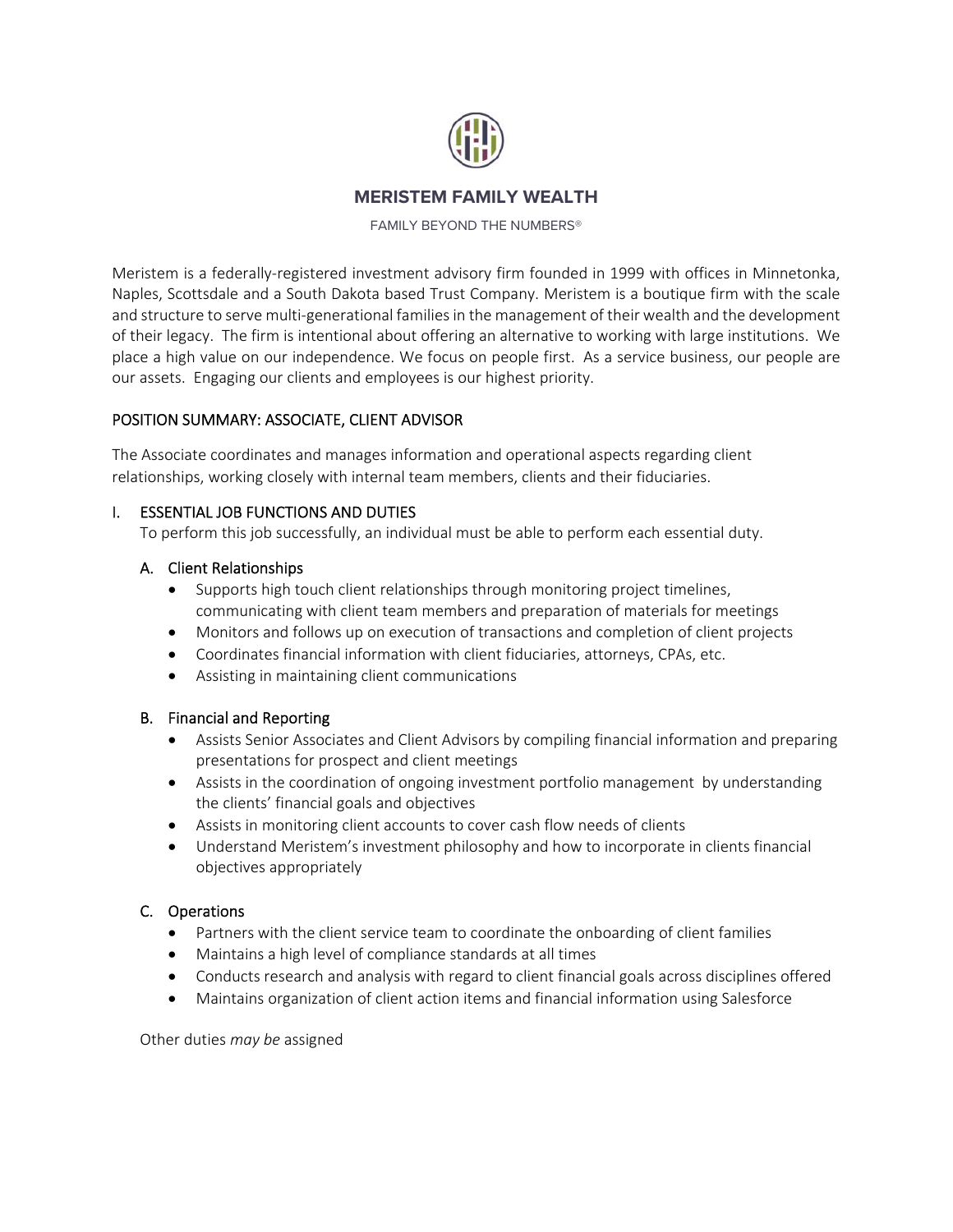## II. REQUIRED KNOWLEDGE, SKILLS AND ABILITIES

- A. The requirements listed below are representative of the knowledge, skill, and/or ability required in this job position.
	- Understands and complies with SEC and other company required rules and regulations
	- Demonstrates effective speaking and presentation skills
	- Strong writing proficiency and excellent communication skills
	- Demonstrates strong numerical aptitude
	- Possesses outstanding organizational skills and the ability to manage and balance multiple projects simultaneously
	- Demonstrates initiative, problem solving ability, and adaptability and flexibility
	- Ability to work independently without direct supervision
	- Excellent interpersonal skills with the ability and desire to work on a team
	- Proficient with MS Excel, Word and MS PowerPoint
- B. Represent Meristem's Core Values
	- Client-first mentality
	- Passion for the craft
	- Humble
	- Driven to succeed
	- Collaborative and responsible
	- Evolving and innovative

#### III. MINIMUM EDUCATION AND EXPERIENCE

- BA in Finance, Accounting or related degree
- Two to three years' experience in financial services or related industry
- Interest in financial planning and client service
- **•** Actively pursuing CFP® designation desired
- Experience with Salesforce, Tamarac Reporting and/or MoneyGuidePro is a plus

#### IV. PHYSICAL DEMANDS

The physical demands described herein are representative of those that must be met by an employee to successfully perform the essential functions of this job. Reasonable accommodations may be made to enable individuals with disabilities to perform the essential functions.

While performing all duties of this job position, the employee must be able to work at least 8 hours per day, and must be able to communicate with the public. He or she is regularly required to sit; stand, bend from the waist, write, operate the computer and all office equipment, use the phone; speak intelligibly; and hear.

This job description is intended to describe the general nature and level of work being performed by employees assigned to this position. It is not intended to be an entire list of all activities, tasks and skills required of employees in this position.